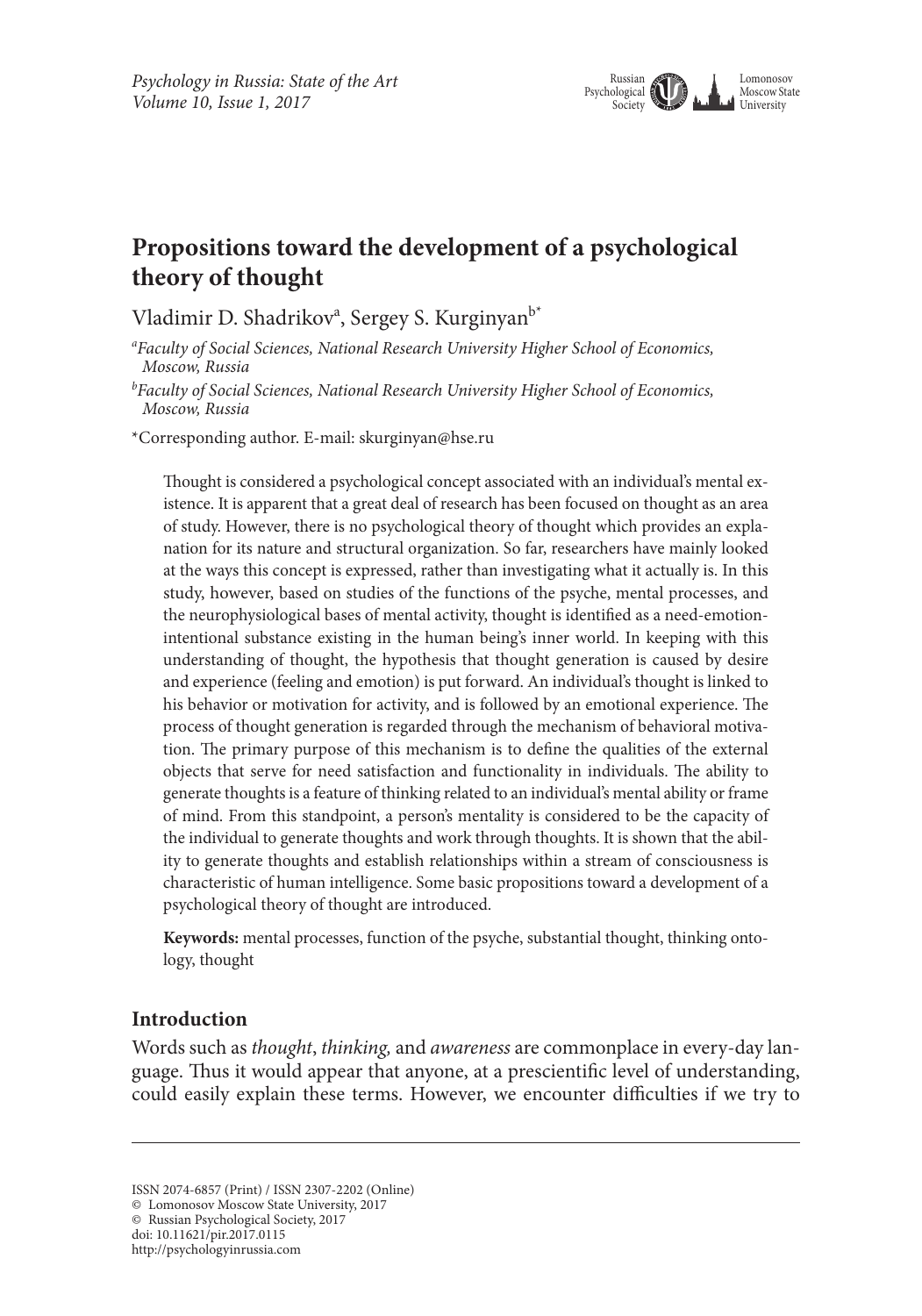define them scientifically. The best minds of mankind have been addressing those concepts for two millennia, in an attempt to expose the nature of the human mind. In dealing with the nature of thought, they have attempted to define the relationship between an individual's thought and the words he pronounces.

Aristotle (ca. 350 BCE/1930) regarded the thought and the word as a unity, and identified them neither with each other nor with the thought's object. In his considerations he stated that the apperception of a thing is the source of the thought. John Locke (1979) proposed that thought may appear without language. In contrast to Locke's view, Leibniz believed that language is intended for an individual's discourse with himself (as cited in Ishiguro, 1990). Wilhelm von Humboldt had a similar opinion. He considered thought impossible without language (von Humboldt, 1984). While Potebnja (1926) pointed out the limited unity of thought and the word, and referred to the distinction between them, he asserted that rudimentary thoughts could exist without words.

The arguments for the relationship between *thought* and *word* produce other opinions as well. Nevertheless, issues such as "What are the thought content and its structure?", "How does it function and what are the mechanisms of its generation?", and "How does thought relate to image, idea, and notion?" have not been examined in the context of original research. This is an important omission which identifies the gap between the science and theory of thought.

In psychology, as in other scientific studies, there are issues which have great significance in daily life which are not subjected to theoretical examination. One such issue is the understanding of human thought. A particular problem yet to be adequately addressed is how any theory of thought can provide the basis for introducing *thought* as a concept into the conceptual framework of any scientific study. Currently, thought is a subject of great importance in the study of the *psychology of thinking*. A certain contribution has been made by cognitive science, drawing on aspects of the philosophy of mind, epistemology, cognitive psychology, linguistics, neuroscience, anthropology, and computer modelling. The development of this interdisciplinary approach to understanding the mind and mental processes has resulted in identifying thought with information.

By making the psychological shift from the mind to the mental processes, many scholarly works have avoided the problem of the relationship between an individual's thoughts and cognition associated with representation, imagination, and conceptualization. Research in cognitive psychology, where the human brain and mind are regarded as a computer, provide some obvious examples. When cognitive psychologists present empirical models of imagination, perception, thinking, and other mental processes, they usually pay little attention to the *products* of these processes (image, sense, thought, etc.). Any cognitive model will be de facto inefficient if its interpretation is based on undefined psychological concepts. It also seems impossible to understand these psychological realities (or mental processes) without reference to the individual's thoughts as they are carried out in particular processes.

In this regard we face the fact emphasized by Zinchenko that thought has gradually lost ground in practice of psychology, and thinking has been seen in isolation from thought (Vasiljuk et al., 2012). Some recent studies of thought have viewed the concept within the larger context of its functions. Thus, some researchers conceptualize and study thought as an idea or opinion produced by a thinking subject,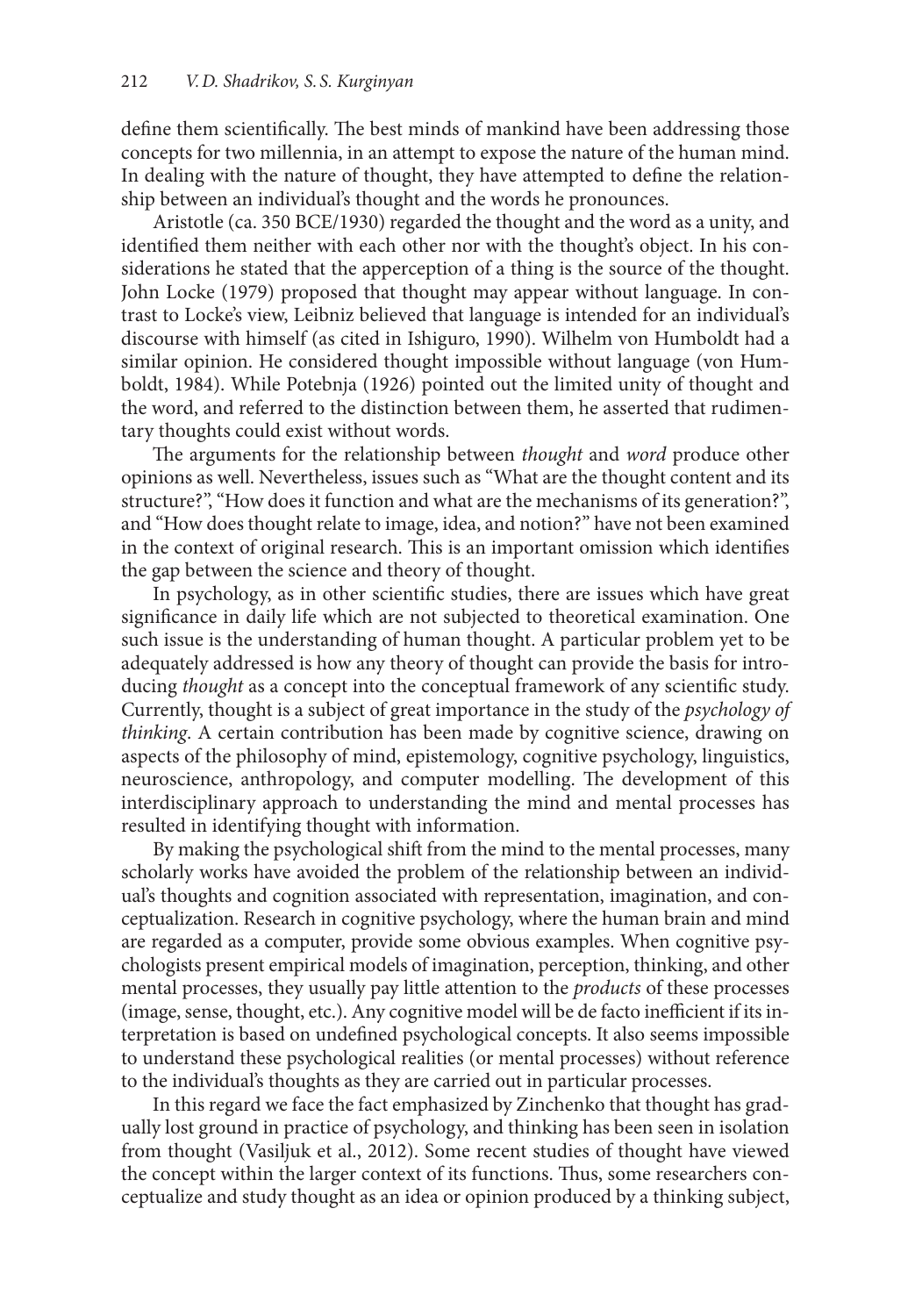or occurring suddenly in his mind; others regard it as an action or a process of thinking. Considering thought as a psychological concept, they nevertheless neglect its substantive interpretation as a mental entity.

Currently, there are a great number of studies that deal with thought through investigation of applied problems (Bos et al., 2012; Hart et al., 2013; Simonton, 2013; Smallwood, 2013; Thomas, 2013; Altmann et al., 2014; Becker et al., 2014; Bright & Feeney, 2014; Gallagher et al., 2014; Huntsinger et al., 2014; Logan et al., 2014; Avugos & Bar-Eli, 2015; Lohnberg & Altmaier, 2014). As such, we are witnessing the emergence of many *singular reflections on thought content* in different areas of psychology, especially in philosophical psychology, general psychology, cognitive psychology, the psychology of individual differences, clinical psychology, counseling psychology, and psycholinguistics.

But in these areas of psychological study, the fact remains that researchers focus their attention on *what the thought is expressed in,* rather than deal with "what the thought actually is." In theory we have not gotten over the difficulty of considering the content of the category of thought. So far researchers have not presented any definite structure of the thought. This is a complex task. To understand the content of thought, any psychological study should first address the ontology of thought. Thus, we will approach this issue by shifting from an ontology of thinking to an ontology of thought.

#### **Ontology of thinking**

The ontology of thinking was widely covered in S.L. Rubinstein's work. (Rubinstein, 1958). He stated that the only function of thinking was to become aware of being. In his understanding, being is the material world that has become an object in the evolutionary process of individuals. Owing to their interrelation with the world, individuals manifest themselves as subjects of action and cognition. According to Rubinstein's definition, to be a subject is to be able to change and explore the world. The psyche has played a pivotal role in that continuous interrelation of the individual with the world. By changing the world, the individual changes himself. By reflecting this persistent changeability, the human psyche acquires distinctive properties such as dynamism and flexibility. Therefore the psyche reveals itself in the process. This is a principal feature of psychological processes.

The central thesis of Rubinstein's theory concerns how the human being and his/her psyche perform and develop in an activity. Here the activity is understood as the way the subject relates to reality. In keeping with this understanding, the psyche manifests itself in the activity as a mental process, and in the product of this process. Rubinstein holds that the key task of any psychological research is to study mental processes and mind activity. As such, the study of thinking has to primarily involve examining it as the process of analysis, synthesis, and generalization. These processes are carried out by the individual's mind, and thinking is his activity relating to the mind. Thus thinking is regarded as a mental activity which manifests itself to the individual through his motives. This is one aspect of thinking as an activity that is relevant to analyzing the personality of the individual. Another aspect is the procedural side of thinking, which consists of analysis, synthesis, and generalization. Thus, Rubinstein understands thinking as a process consisting of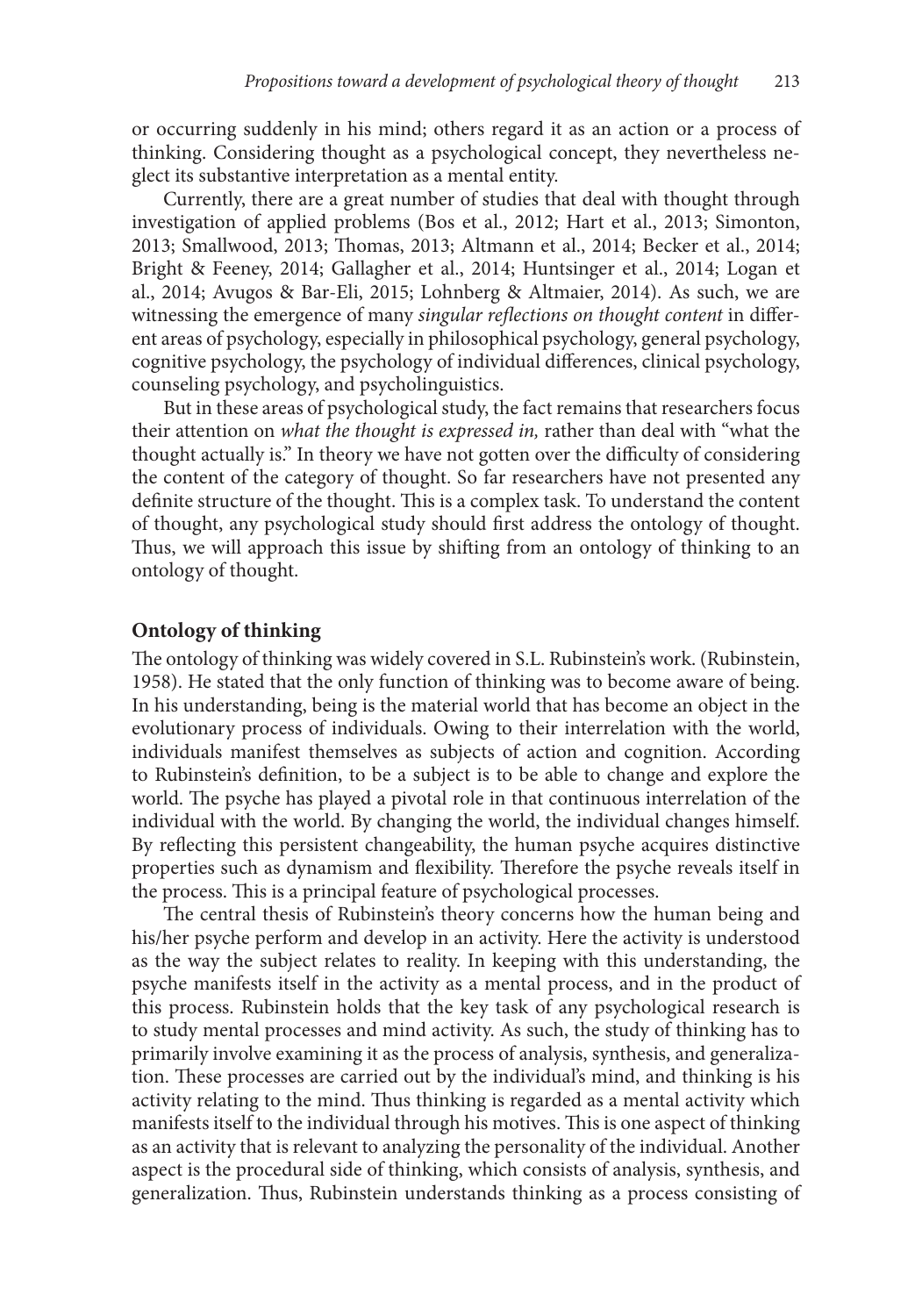a set of mental operations, and as an activity. In this regard he asserts that the individual thinks, rather than that something is merely thought by the individual (Abulkhanova-Slavskaja & Brushlinskjy, 1989).

The experimental studies Rubinstein conducted led him to the conclusion that the opportunity for the individual to acquire and apply knowledge offered from outside (such as conceptual generalization and ways of acting) depended on the extent of the development of individual's internal conditions for knowledge acquisition and application. Here the external causes act only as a result of internal conditions. As such, the auxiliary tasks (strictly measured prompts) presented in the experiment are objective indicators of the inner train of thought and its progression in problem solving. Rubinstein's approach to the experimental study of thinking is based on the deterministic principle that external causes act through internal conditions. The external action has an effect on the psyche by being refracted through an individual's mental states and his existing thoughts and feelings. His experimental technique is based on understanding the role played by the relationship between social and individual experience in one's psychological development. An individual's social experience depends on the extent of interaction between the external causes and his internal activity. In this respect one aspect that may be beneficial to focus on is the person's thinking about his/her social reality in its phenomenological and essential features (social processes, events, situations, human relationships and behavior, and personalities), as well as about his/her own life.

With regard to social cognition, Abulkhanova (1999) suggested that understanding the nature of a person's social thinking depends upon the position they have in society and life. This kind of thinking is carried out in the person's actions, and expresses the generalization of his/her adopted way of life. Research has demonstrated that a person's specific life-style directly depends on their social thinking (Abulkhanova-Slavskaja, 1994). As to be expected, these findings lead researchers to think about the inverse dependence of the regulatory function of social thinking on the individual's life-style.

Abulkhanova and colleagues have stated that nowadays it is necessary to find out about the potential for a person's thinking to adapt to new social environments, and to define the contribution of the person's intellectual powers to personality efficiency. As such, thinking is considered as a person's vital ability. In Abulkhanova's model of personality, social thinking is understood as a psychosocial construct which is a mental, personality product, rather than an immanent characteristic of the personality. Being an active subject in its own life, a personality has the vital ability of this kind of thinking and has need for it. Personality awareness, which refers to what is acquired through experience in different periods of life, is manifest in the perception and comprehension of an event, a situation, another person, one's own behavior, and life as well. This is an actual awareness provided by the thinking personality in other words, by the person's analysis, comparison of vital events, search for their causes and consequences, and understanding of their meaning. Here *meaning* refers to one's individual consciousness, mind, and intelligence, which enable one to think about the fundamental essence of experience and reality.

From Rubinstein's perspective, to study mental processes is to study the formation of their results and products (mental imagery, thoughts, stable feelings, etc.). Irrespective of any formation of the psyche developed in a mental process,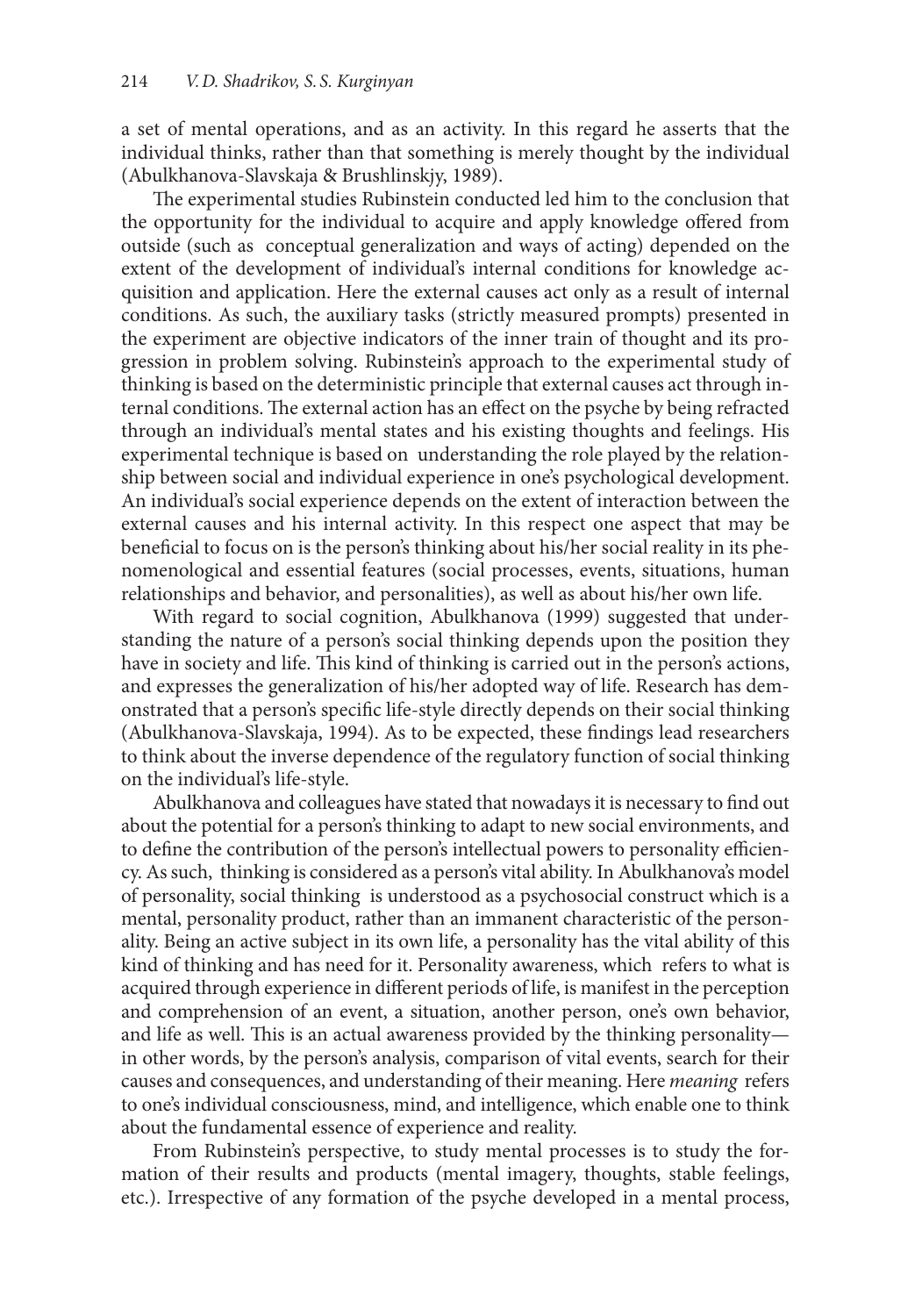it would be difficult to distinguish one specific process from others. This is most likely true because the formation of the psyche could not exist outside a definite mental process. The mental imagery of a thing is in fact the process which results in its outcome. Based on Rubinstein's perspectives on the ontology of thinking, Slavskaja (1968) in her study introduces thought to the psychology of thinking in order to define the mechanism of the mental activity of human being. She explores the nature of thinking by discussing the difficulties that researchers face in studying thought. Her main discussion centers on the issues of how thought can be investigated, measured, and shaped to one's will. There is still one major issue to be addressed: what is the nature of thought?

#### **The ontology of thought: What is human thought?**

To answer the question "What is human thought?" is to appeal to the issue of the function of the psyche. In general, it could be said that the psyche regulates the relationships of a human being with the outside world, in order to organize the behavior that maintains the individual's existence and life. First, an individual has to be seen as existing. Without existence all the problems of human life disappear. Existing means living in the world. Human life might be defined as the existence of an individual in the outside world from birth to death through his active interaction with the world, the reason for which lies within himself (Shadrikov, 2013). The fact of being based on the need for existence is the most important methodological principle for understanding the human psyche.

But what does a human being need to provide for his existence in the outside world? In the first place, it is necessary to conceive of the world and perceive oneself in *functional* qualities that define relations with the world on the basis of one's subjective properties. Here the function of the psyche is represented in its providing the human being with information about his environment and organizing his adaptive behavior. It is carried out by such mental processes as perception and sensations.

Cognition of external objects is the way one defines the singleness and uniqueness of a thing, its functional meaning, and identifies ways of detecting its qualities and relationships with other things. The cognition of any thing is closely related to understanding it. Being aware of a thing within the outside world is to acquire knowledge of it through experience and the senses, whereas being aware of some one thing as different from the things in the surrounding world is to understand its singleness, its otherness. Here the acquisition of knowledge about the relationship between things might be considered as understanding the fact that things codetermine each other, while the acquisition of knowledge about qualities of things is considered as understanding their meaning, sense, and functional value. This applies to the comprehension of *what* the thing is*.*

Yet there is also another level of cognition that is the explanation of first, *why*  this thing differs from other things; second, *what* specific certain properties it possesses; third, *in what way* it relates to other things; and finally, *how* it shows its qualities and relationships. Thus, it should be said that the cognition of external objects is a process that is carried out in a very deterministic way, using all the mental resources available to an individual for perceiving the external world.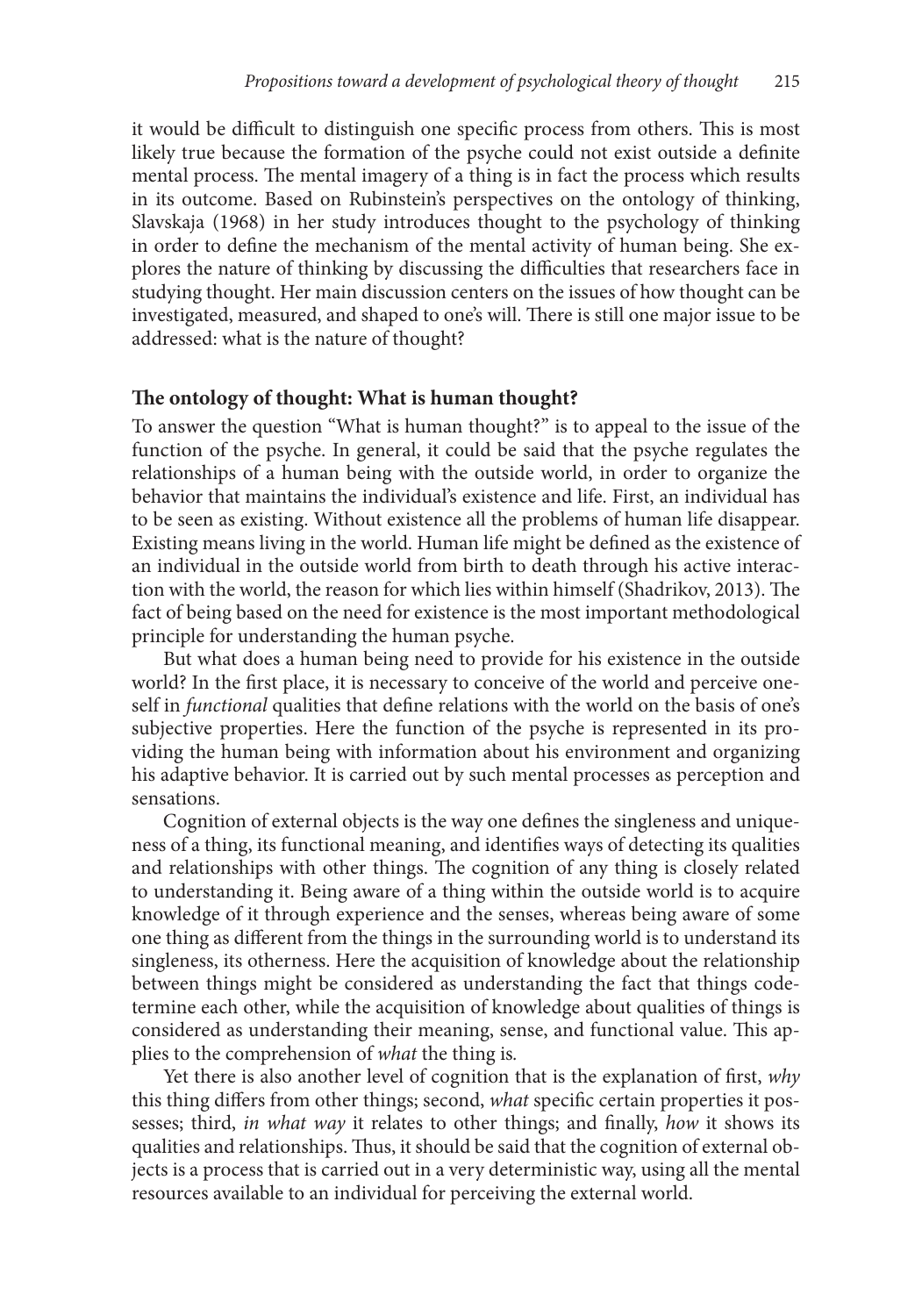The cognition of the outside world presupposes picking out particular objects from the environment, marking out their attributes, and defining the meaning of these attributes for the vital activity of an individual. These operations are realized through such mental processes as perception and sensations. As a result, an operational image of the thing and its attributes are created. Thus, the formation of an external object's image, followed by singling out its attributes, is an important function of one's psyche. Here the unity of an image and its attributes should be underlined as a key point, whereas the image without its attributes becomes a phantom. As such, the unity of the image and its attributes is reduced to a thought. The thought is the connection of image and its attributes. This connection might be regarded as the first phase of objective thought formation, while the emerging system of relationships between images and their attributes is regarded as the essential part of a cognitive process. Just as the relationship between the image and its attributes is reduced to the thought, so the nature of the cognitive process is determined by the thought generation and the relationships between the generated thoughts.

By having defined the thought through the relationship between the thing (object) and its attributes, we show only one aspect of the process of thought generation. However, it should be noted that perception is functional in its nature, since the attributes of the perceived thing are always functional. A thing's attributes are directly linked to an activity or action that an individual performs upon the object of perception. Therefore, the thing's attributes are endowed with a certain meaning caused by the specifics of the performed activity. As such, the thought could be viewed as full of special *content expressed through the meaning of an attribute associated with the activity of the subject,* rather than being the reflection of the relationship between the thing and its attributes. In other words, the relationship between the image of the perceived thing, and the thing's attributes, is realized through a thought which has special *functional content*. In keeping with the Rubinstein's principle of psychophysical unity in studying the phenomena of objective reality (Rubinstein, 1973), thought could be understood as something that reflects the relationship between the neuropsychological substrate and psychological function. Moreover, the relationship between the thought and the perceived thing is reflected in the thought content. In this regard the content of the thing's image could be regarded as functional in nature.

As has been shown, the content of the external world (as an object or thing) is reflected in the human thought. In each thought only one side of a thing is perceived. As for the image of the thing, it is associated with the thoughts of its (the thing's) outer side. These thoughts' content is henceforth disclosed. The subject aspires to identify their (thoughts') meaning and make personal sense of them. This disclosure is the essence of the thoughts' *intellectualization,* which happens within the subject's vital activity. An image of a thing and its thought-attributes are merged into a person's life activities, and thus they get their semantics. Hence the thoughtattribute acquires a certain meaning (content), and as a result, the thought is enriched. The same thought-attribute, if included in different situations and different forms of vital activity, will be endowed with new content. All that we stated above characterizes the substantial nature of thoughts.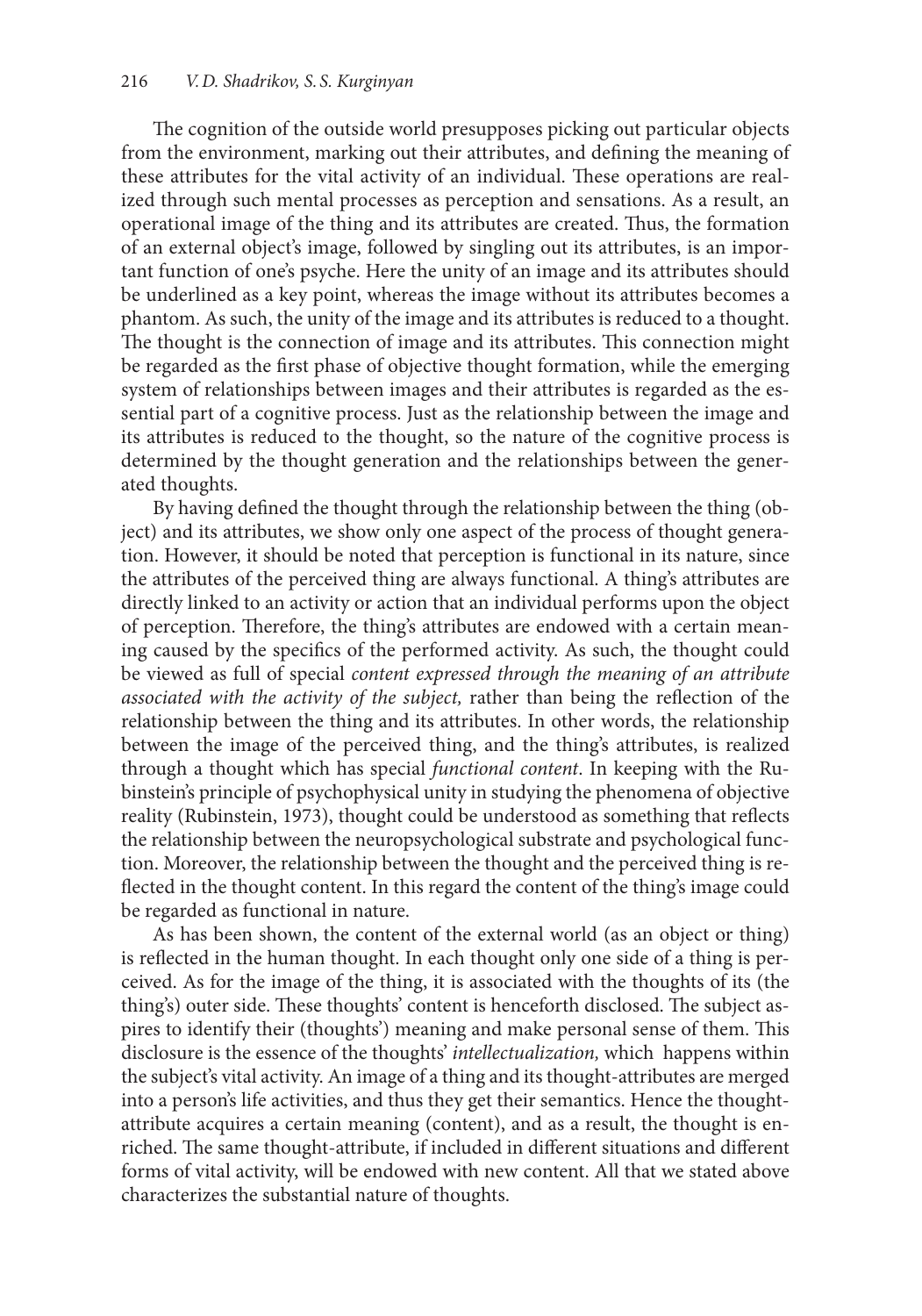The process of thought intellectualization caused by the needs of the thinking subject should be considered separately. Here we would emphasize the issue of the emergence of the motivational state that defines the subject's active relation to external objects. Sudakov (1993) discovered that an actual need related to the life's necessities creates a motivational state. In his study he observed that the chemical selectivity of cortical mechanisms, and the selection of external objects which are capable of meeting the relevant need, arise on the basis of dominant motivation. In keeping with this finding, it should be said that a motivational state related to actual need is followed by emotions. An objectified need in the form of the reflected qualities of external objects involves emotions. Hence, thought that represents the relationship between the satisfaction of an actual need, and the qualities of perceived external objects, is followed by *experience.*

As a result, we face the problem of the usage of the terms "emotion" and "relation" with regard to understanding the relationship between thought and motivation. The point is that, at the level of neuropsychological mechanisms of behavior organization, we refer to the neural substrate regulating goal-oriented behavior, so we use the language of biological terms; whereas at the psychological level of the problem analysis, we refer to desire and wish, thought and image, and experience as well. The neural substrate of emotions in this case acts as a system of biological detectors that transform the impulses to fulfill needs into the feeling of pleasure or displeasure, under the influence of which the biological need *is experienced* as a psychological fact. This feeling might be conscious or unconscious. There is a threshold of feeling awareness. Consequently, considering the functional nature of the psyche, thought as the representation of certain qualities perceived in the external object (thing) which are capable of satisfying the actual need, is followed by *experience*.

Based on the above considerations, we can mark out the components of the structure of thought. They are the content (meaning), the need, and the emotion. The unification of these structural components of thought is *living knowledge*. The proposed thought structure represents the unique properties manifest in the fact that an individual thinks with thoughts. As such, a thought is structurally based on meaning, need, and emotion, and regarded as a need-emotion-intentional substance. In psychological studies researchers rarely deal with the term "substance." However, as has been pointed out by Rubinstein (1997), we appeal to this term when we need to reflect on the nature of the perceived object (thing, phenomenon, or occurrence). Regarded as a substance, the thought enters the human's inner world and is stored in memory, being associated with the external objects and their attributes, as well as human needs and emotions.

#### **Thought generation: Sources and mechanisms**

Having considered the ontology of thought, we now turn to the issue of thought generation. To deal with this issue is to proceed from the methodological principle that man's being is maintained by his psyche. Traditionally this issue is discussed in cognitive science. In their study of the nature of human knowledge (its content and forms, and the ways in which knowledge is used, processed, and acquired), researchers proceed from the concept of information when they refer to such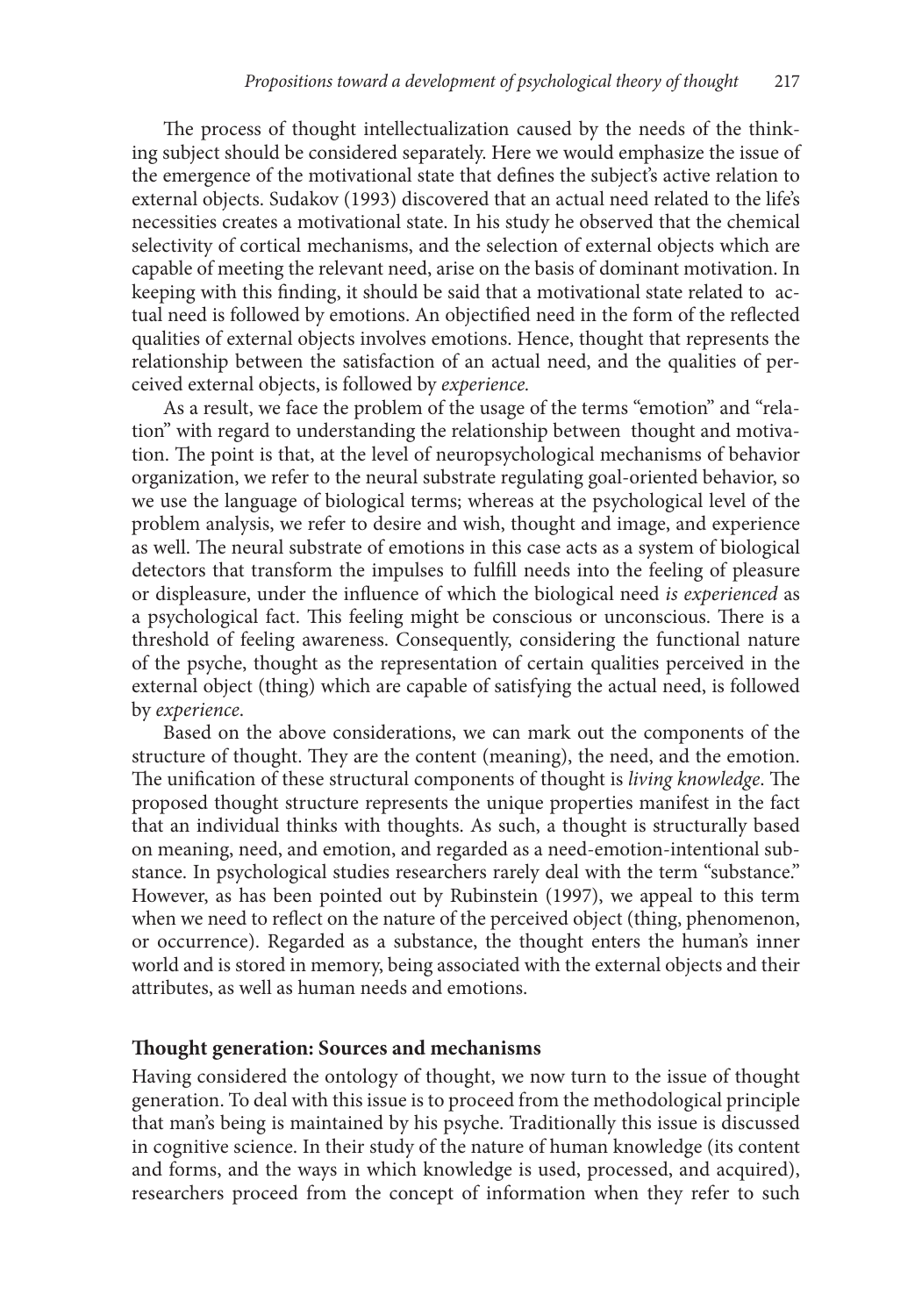functions of the psyche as memory, visual perception and cognition, thinking and reasoning, social cognition, decision making, and cognitive development. The studies usually distinguish the role of information in organizing human behavior and activities. In psychological studies the concept of information narrows the content of thought to being characterized by meaning. Based on our understanding of the thought as the need-emotion-intentional substance, we put forward the hypothesis that thought generation is caused by desire and experience (feeling and emotion).

The thought of a thing (an external object) that satisfies an actual need is generated by desire. It is desire that directs the subject's search for an object, and thus shapes a thought. This is done through the process of the objectivation of the desire. Thus, the thought refers to the motivation and the content associated with the object that meets the relevant need. Desire is related to the object as well as to the action. Consequently, the thought of the necessary action occurs. It can be said that the *shaping of a thought*—i.e., the process of transition from desire to thought involves three stages. In the first stage, a motive (or need) is perceived—a feeling of wanting to have something. This kind of emotional state could be conscious or unconscious. In the second stage, the given feeling under certain conditions is transformed into an objectified desire, and then expressed in the thought of desired object. Finally, in the third stage, the thought of the desired object is implemented through the thought of the action that must be taken in order to use the object for satisfying actual needs. Within this process of thought generation, thinking is determined by its function. Thinking operates within the content of the psyche, which includes images and thoughts of the objects that meet the relevant need, as well as images and thoughts of necessary actions. In this instance the function of thinking is to make a choice of the object, and decide how it can meet the relevant need, thus discharging the motivational state.

This scheme of thought generation may be illustrated with a simple example. Being aware of getting hungry causes the thought of it being time to eat something. In turn, this thought is associated with another: how to do it. If one has a sandwich, one will eat it; if not, the thought of going to some place where one can have a meal will cross his mind. The perception of food in the eating place leads one to the thought of what he/she would like to eat. The purchase of the desired food is followed by the thought of its cost and the thought of one's capacity to pay. As a result of reflecting on the given situation, one comes to the thought of what one could buy and the thought of how he has to do it. Finally, this process is completed by the satisfaction of one's hunger. The process may continue if one does not satisfy his/ her hunger, or if one is assailed by doubts about the purchased food, etc.

In this example we see that the thought is generated by desire. Here thinking is continued by an assessment of the factors that create the satisfaction of desire. Any thought includes a motive (or need) that led to its generation. At the same time the thought generation is followed by experiences (feelings and emotions) related to that motive. This process of thought generation is superimposed on the process of biological motivation. It gets its ontological meaning in understanding the nature of thought.

The process of thought generation is regarded through the mechanism of behavioral motivation. The primary purpose of this mechanism is to define the qual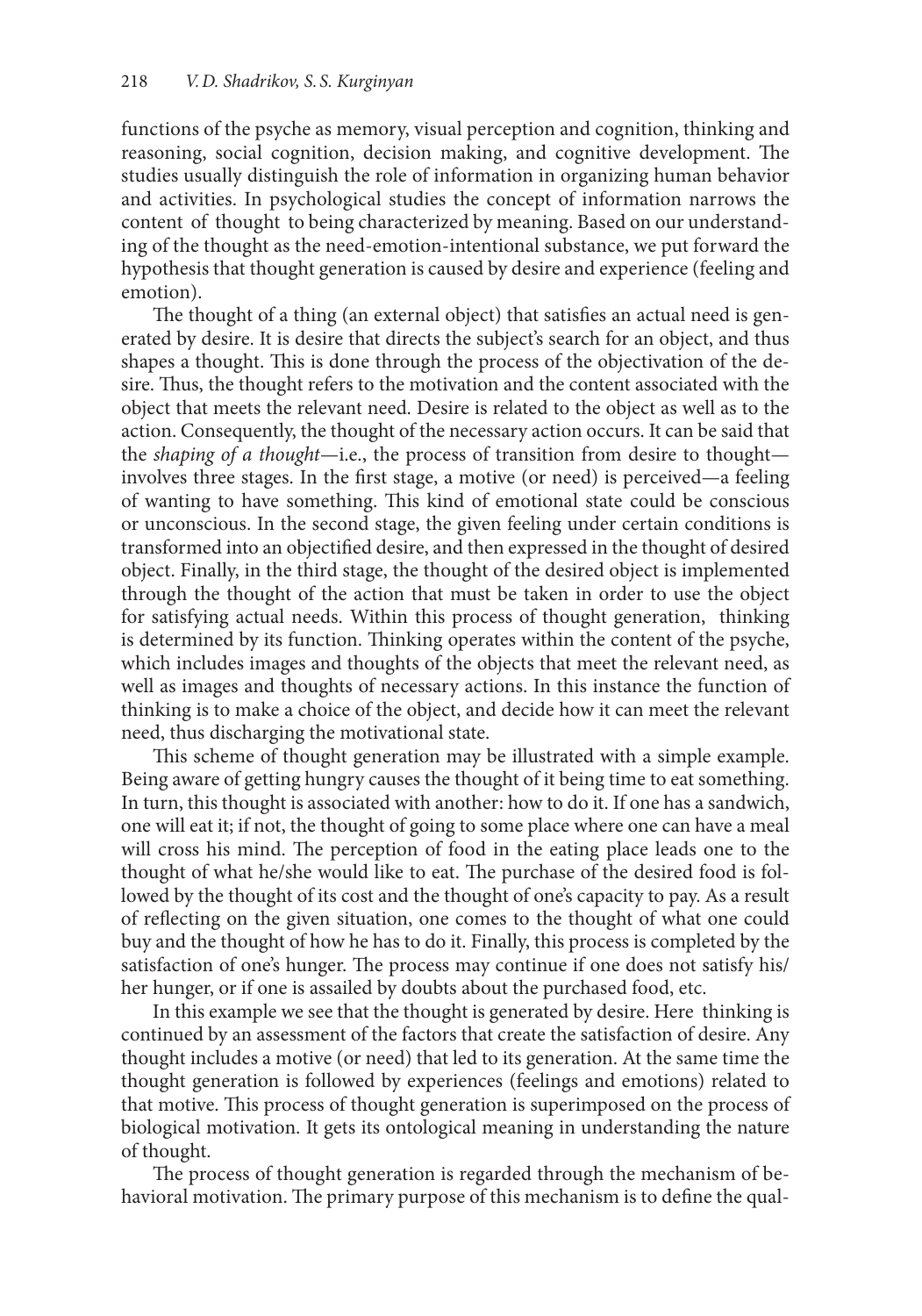ities of the external objects that serve to satisfy the needs, and aid the functioning of an individual. These qualities primarily refer to the object and are associated with subject's motivation. As has been shown, the relationship between the object and its qualities is expressed in the thought, which is based on a motivation that leads to its (the thought's) generation. This is a way of experiencing the outside world. The latter is transformed into a semantic model within the inner world of the individual.

Thought generation on a psychological level involves an individual's past experience, and his particular knowledge and understanding of an object. Any stage of thought generation is described by the decision-making process based on thinking. In thinking, the psychic content associated with need satisfaction leads to certain solutions reflected in the thoughts. A variety of thoughts related to satisfying needs is integrated into the mental semantic model associated with a particular life activity. This model is characterized by transition from an actual state to a potential state. In similar circumstances it goes back into the actual state. This is how patterns of behavior are developed. Hence, to understand the process of thought generation, thoughts need to be regarded as the need-emotion-intentional substances.

Experience is another source of thought generation. In this case the relationship between the experience and the thought should be brought into the discussion. In this relationship the emotions or feelings that generate the thought are of special interest. There are types of emotions that are super-intellectual in nature (Bergson, 1935). Their function is to follow the creation of new ideas which contain emotional components. Here emotion is involved in the mental state of someone who creates something, and is a cause of this state rather than a consequence.

The conscience might be seen as a locus of strong and stable feelings. As an intellectual phenomenon, the conscience is a moral sense viewed as a guide to one's behavior. It is referred to as one's moral consciousness. As such, it is regarded as a mental state associated with a deep feeling. This state contains subtle thoughts, the concealed content of the psyche. Any act is represented by the unity of developed, unobjectified thought and emotion. The role of conscience in one's behavior is to make one think about and judge one's own actions. The reference to a conscientious deed is another aspect of understanding the thought generation process.

Perception and sensation are mental processes that are originally concerned with thought generation. It is known that any mental process is carried out through mechanisms of physiological functional systems which perform certain mental functions. Contemporary studies in neuropsychology have shown the role of the brain's processes in manifesting these functions. However, it should be pointed out that a key problem discussed by researchers in their neuropsychological studies when they investigating processes such as cognition, thinking, and perception, is to define the neuropsychological mechanisms of mental representation or imaging and the attributes which make up an image.

A classic example of the studies in this field is the work of Pribram. He asserted that perceptual processes have to be studied through detailed analysis of attributes (Pribram, 1971). As such, attributes are related to the image, and this relationship characterizes substantial thought. The emerging system of the relationship between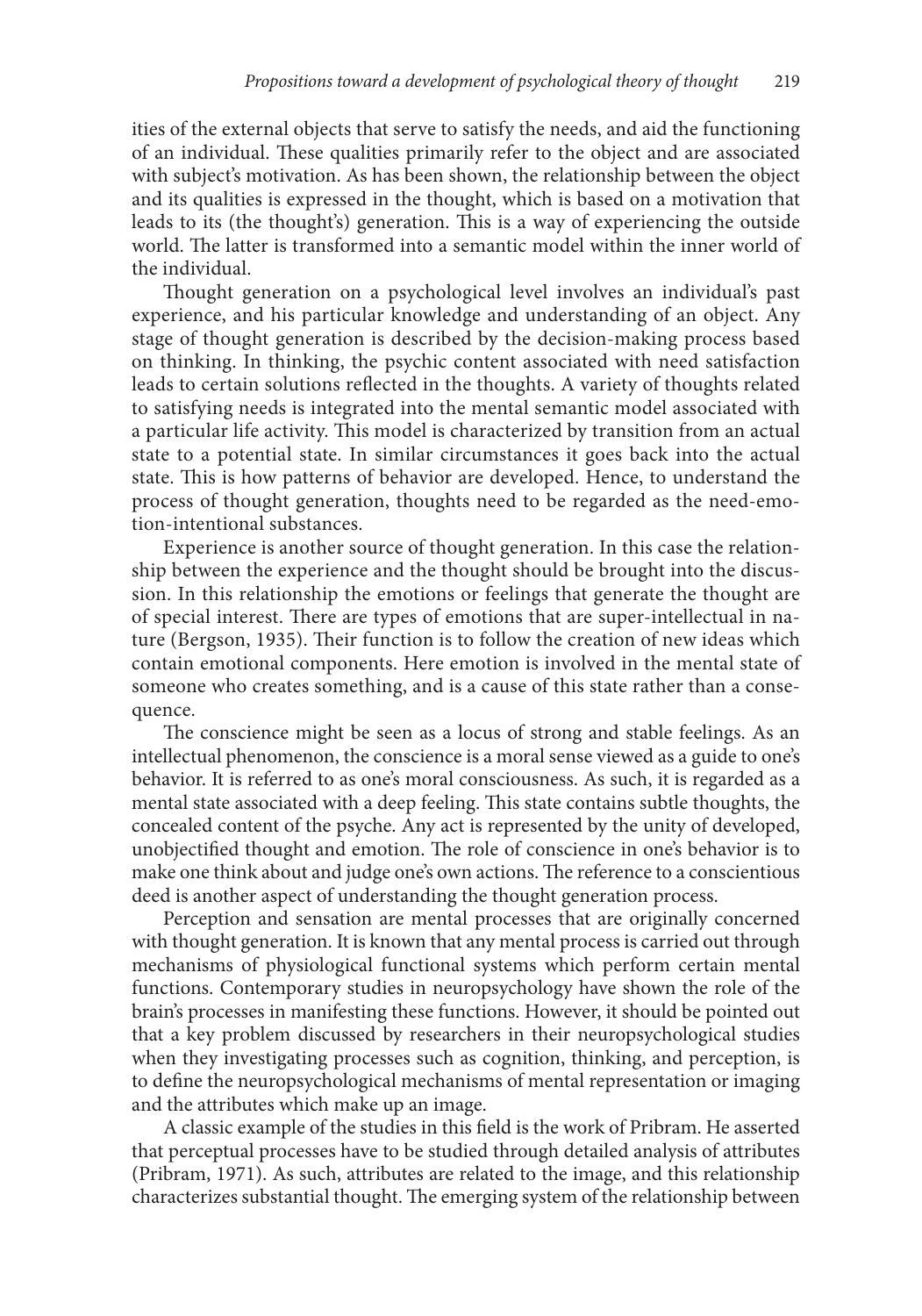an image and its attributes is essentially a cognitive process. This process is characterized by thoughts relations, since the thought carries out the relationship between the attribute and the image.

The neuroscience research supervised by Bekhtereva created the neuropsychological background for understanding the generation and functioning of human thought. She showed the close relationship between emotional and mental activity (Bekhtereva, 1978). The experimental findings from these studies are being used to prove our assertion of the unity of mental, motivational, and emotional thought components. The investigation of the neurophysiological bases of mental activity related to the perception of semantic features and elementary mental operations, has shown that the reflection of semantic features is associated with reorganization of the impulse activity of neural populations, and that there exist neurophysiological signs of semantic generality. The neurophysiological correlates of elementary mental operations were indicated in her studies. In her work Bekhtereva comes to the interesting conclusion that the deciphering of the brain code assigned to the representation of the mental processes is a matter of time and technological development. Yet she acknowledges that there also exists something *ideal* which needs to be studied. A reasonable attitude towards the material basis of phenomena, and the impetus to decode it, should be maintained. At the same time, to understand the meaning of this "ideal" is to be free of materialism (Bekhtereva, 2007).

Ananev's considerations of the mechanisms which integrate psychic (mental) functions in understanding the structure of thought are of great interest here. According to his scheme, the development of mental properties takes the form of functional, operational, and motivational mechanisms (Ananev, 1971). Early development of functional mechanisms launches the phylogenetic program. They are formed long before the emergence of operational mechanisms. However, there is close interaction between functional and operational mechanisms. The development of operational mechanisms is required for a certain level of functional development. In turn, the development of operational mechanisms brings the functional mechanisms up to a new level, making them more advanced in their capabilities and functional systemization. In some periods of human ontogeny (e.g., school age, youth and maturity), symmetry and relative interaction between these two kinds of mechanisms are established. Ananev's conception attempts to consider the interrelationship between the biological and social aspects of mental activity. Here the functional mechanisms are viewed as determined by ontogenetic evolution as well as the biological organization, while the operational mechanisms are viewed as acquired in education, upbringing, and training. As for the motivational mechanisms, they refer to the personality level of human development.

Investigations of the functions of the psyche (Shadrikov & Cheremoshkina, 1990; Shadrikov, 2007) show that general mental operations of analysis, synthesis, generalization, comparison, and abstraction are operational procedures. Thinking takes part in carrying out the psyche's functions of perception, memory, and other mental processes. In turn, these processes serve as the operational mechanisms of thinking. In thinking, certain mental functions are integrated, and appear in a form of mutual contribution. As such, the development of the psyche's function is simultaneously performed as the process of mental integration.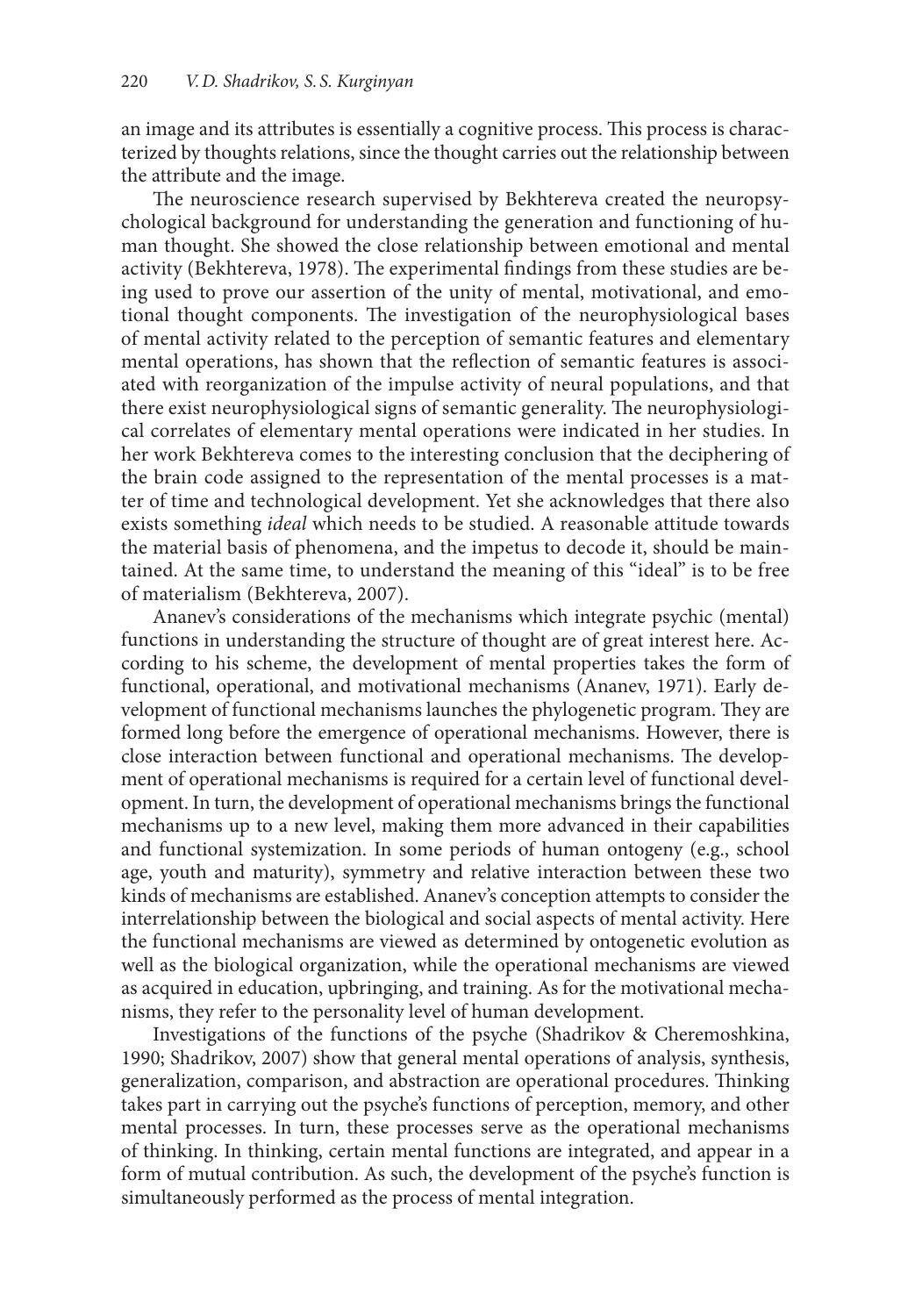Here it should be said that the mechanism of the psyche's functions in establishing the relationship between the object (thing) and its qualities (attributes) is the mechanism of thought generation. By addressing ourselves to the mechanism of integration of the object image and the thought about the object's qualities, we actually come to the issue of the mental representation of an image. This representation is made by thoughts associated with the qualities of the object. It occurs within behavior and activities, and is functional in nature. Thus, in the image one reveals one's thoughts (if any) about the qualities of the perceived object. These "thought-qualities" are important for one's actual forms of behavior, and for dealing with the aims that arise within such a behavior.

#### **Conclusion**

Our approach to understanding human thought and the process of its generation provides broad prospects for studying the evolution of human thought. By defining thought as a relationship between a thing and its qualities, we come to the conclusion that the thing's quality might be seen as a detector distinguishing the thing from other things (external objects). It is the qualities of things that establish the interrelationships between them. The qualities associated with the mental representation of the thing lead to the formation of its image and judgment about it (thing). Based on these thoughts, thinking manifests itself in judgment. As such, thinking is, on the one hand, a process of thought generation, and, on the other hand, a process that deals with thoughts.

It must be emphasized that the thought being generated by the subject contains not only the qualities of an external object, but also the qualities of its generator. Thus, any thought is personal in its nature. Personal consciousness is the unity and substantial integrity of thoughts generated by an individual. Individuals are not identical in their relationship to the same external object (thing). The coherence of conscious thoughts and their unity reflect the person's relationship to external objects and their completeness. This integration is employed to understand the outside world since a single generated thought is functional in nature. The mind enables an individual to be aware of the objective reality in which he finds himself. An ability to generate thoughts and establish relationships within a stream of consciousness is characteristic of human intelligence.

Finally, we would like to introduce some basic propositions drawn from the present study:

1. Human thought is functional, since it realizes the primary function of the psyche — that is, to maintain the operation of activity and behavior. The thought's functionality might be understood through some of the operations performed by an individual who thinks. They are: the selection of a thing from the surroundings or conditions in which the individual lives or operates; the determination of the thought's attributes; and the ascertainment of its functional significance. The things' images and their attributes are the products of the given operations carried out by such mental processes as sensation and perception. Thus, the unity of an image and its attributes (characteristics, properties) is taken to be a thought.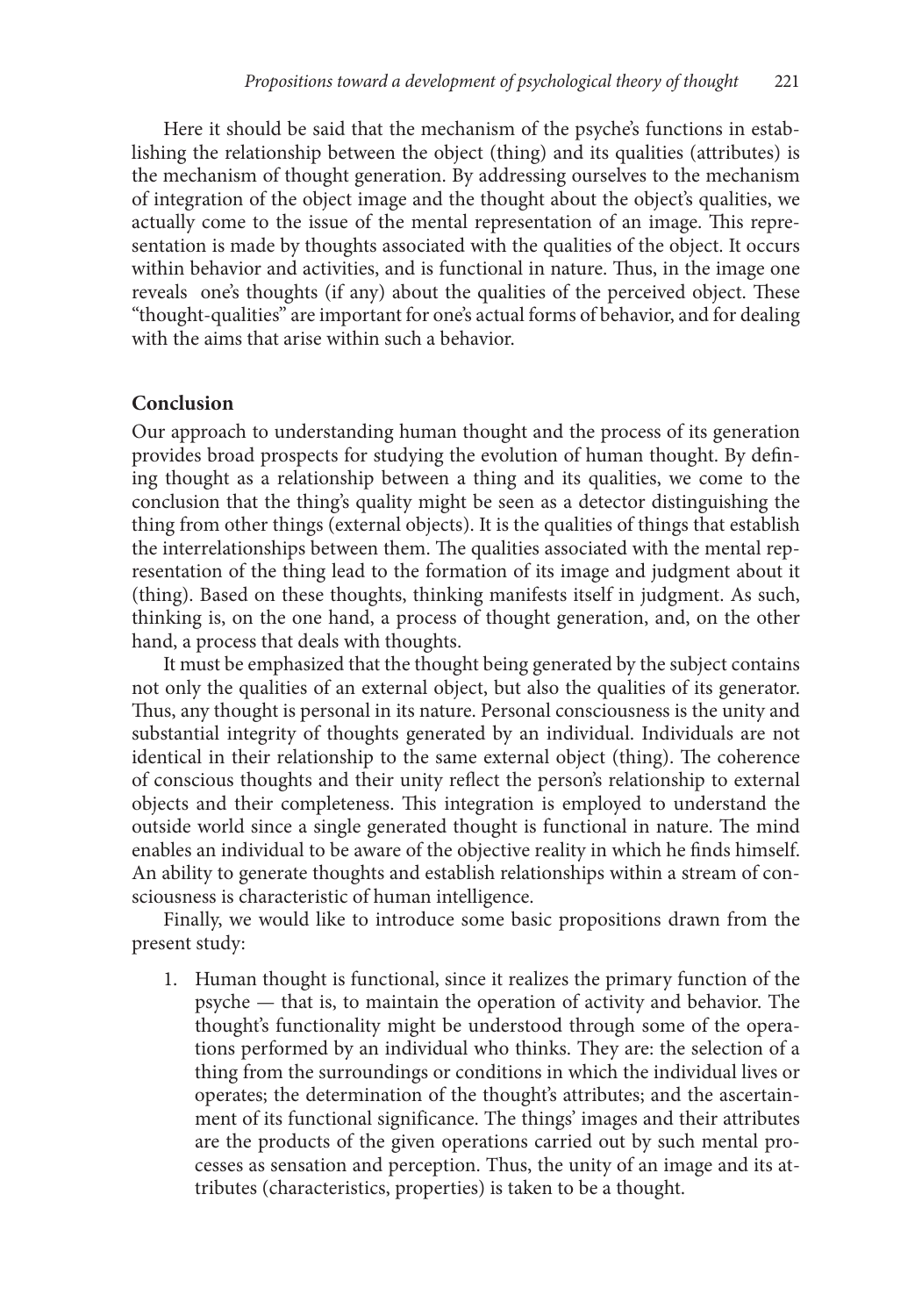- 2. A thought is referred to a thing as well as to a phenomenon and occurrence. It is an implicit substance of what is thought. This is a need-emotion-intentional substance existing in the human inner world. The individual's thought is linked to his behavior or motivation for activity, and is followed by emotional experience. Since it's related to need and experience, it differs from information, which is characterized particularly by meaning. The thought refers to the essentials of a thing, phenomenon, or occurrence.
- 3. The substantial thought is the relationship of a thing to its attributes (characteristics, properties) established by an individual who thinks. Here the individual is considered the subject of intellectual activity which involves thinking. The thought is generated by the individual. Thus, it is subjective in nature. The thought becomes subjective due to objectivation of the thinking subject's needs, the subject's moral principles, and the individual's perception of the sociocultural and situational factors.
- 4. Thinking is a process of thought generation. Generativity is a feature of thinking related to an individual's mentality or mind. Hence an individual's mentality is considered as his/her capacity to generate thoughts and work through thoughts. The mentality, thinking, and the capacity to generate thoughts are set out in unity, where the mind is the resulting characteristic of the thought generation process. In turn, the mind and intellect are functions of the individual's mentality, as well as the two levels of his mental activity. The mental content (images, ideas, judgment, notions) exists within these levels.
- 5. The mechanism of thought generation is a complex of mental processes through which the relationship between the thing and its attributes is established. The psychological analysis of this mechanism deals with an explanation of thinking that relies on a relationship determined by mental processes. Thinking takes place in perceiving and memorizing. When working through images, ideas, and notions, the individual makes judgments. The judgment is a primary representation of substantial thinking, or the process of thought generation.
- 6. A thought generated by an individual incorporates the physical properties of objective reality as well as his personal traits. Thus, it is personal in nature, and at the same time is a part of the individual's consciousness. Individuals differ in thoughts related to the same thing.
- 7. The mental activity of an individual refers to being aware of the meaning of single thoughts towards his acts, action, and deeds. By realizing his own behavior (activity), the individual acquires the idea of the subjective significance of own life.

## **Acknowledgements**

The study was prepared within the framework of the Basic Research Program at the National Research University Higher School of Economics (HSE) in 2015.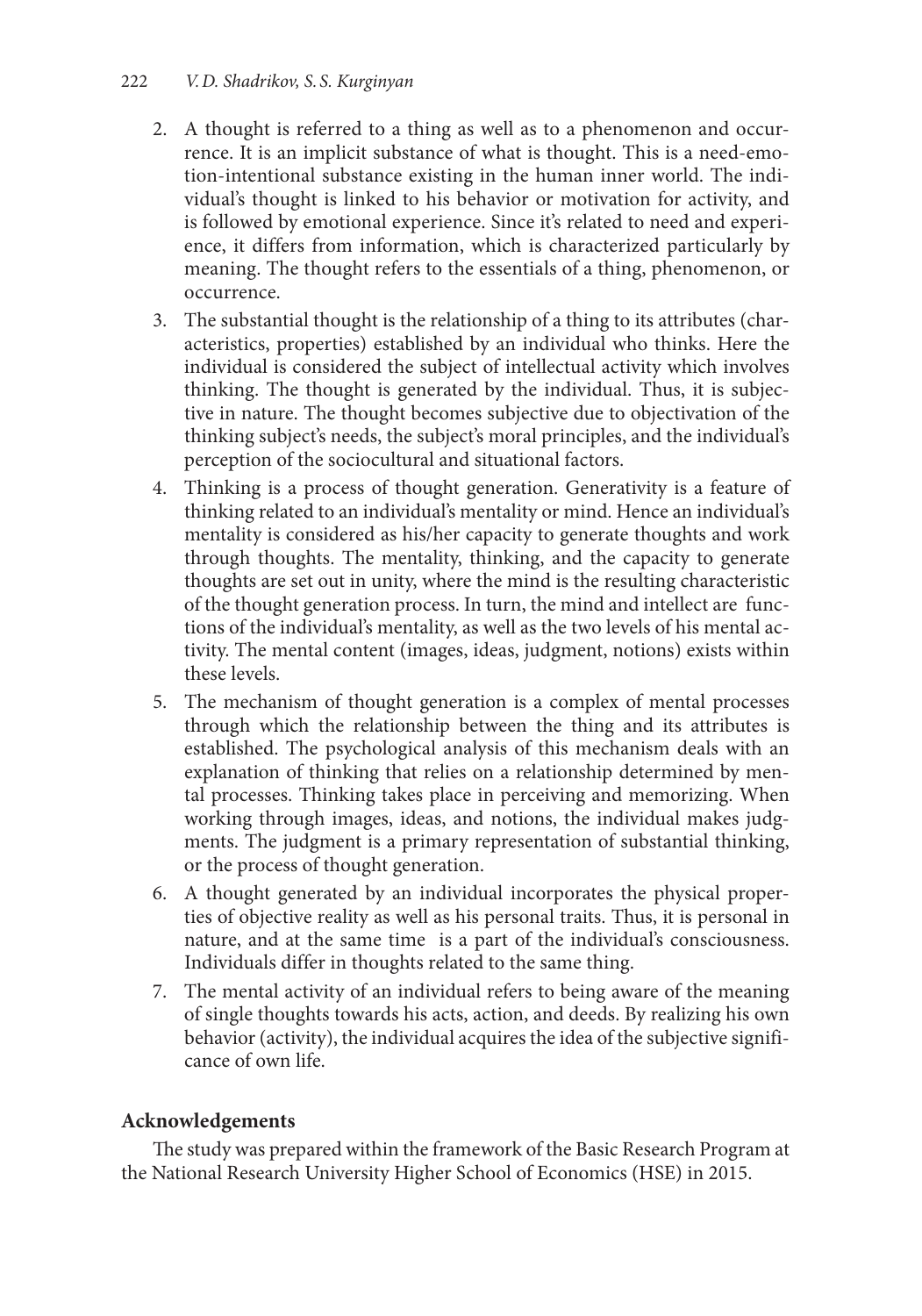### **References**

- Abulkhanova, K. A. (1999). *Psihologija i soznanie lichnosti (Problemy metodologii, teorii i issle*dovanija realnoj lichnosti): Izbrannye psihologicheskie trudy. [Psychology and personality awareness (Issues of methodology, theory and personality study): Selected psychological works]. Moscow: Moskovskij psihologo-socialnyj institut, Voronezh: MODJeK.
- Abulkhanova-Slavskaja, K. A., & Brushlinskjy, A. V. (1989). *Filosofsko-psihologicheskaja koncepcija S. L. Rubinshtejna: K 100-letiju so dnja rozhdenija* [Philosophical and psychological conception of S. L. Rubinstein: On the occasion of the centenary of the birth]. Moscow: Nauka.
- Abulkhanova-Slavskaja, K. A. (1994). Socialnoe myshlenie lichnosti: problemy i strategii issledovani*ja* [Personality social thinking: Problems and research strategies]. *Psikhologicheskiy Zhurnal [Psychological journal], 4*, 39-55.
- Altmann, E. M., Trafton, J. G., & Hambrick, D. Z. (2014). Momentary interruptions can derail the train of thought. *Journal of Experimental Psychology*: *General, 143*(1), 215-226. doi: 10.1037/a0030986
- Ananev, B. G. (1977). *O problemah sovremennogo chelovekovedenija* [Issues of contemporary study of human nature]. Moscow: Nauka.
- Aristotle (ca. 350 BCE). *De anima (On the soul)* (J. A. Smith, Trans.). Classical in the History of psychology. Toronto, Ontario: York University. Retrieved from http://psychclassics.yorku. ca/Aristotle/De-anima/index.htm (Originally published in Ross, W. D. (Ed.) (1930). *The works of Aristotle*. Vol. 3. Oxford: Clarendon Press).
- Avugos, S., & Bar-Eli, M. (2015). A second thought on the success-breeds-success model: Comment on Iso-Ahola and Dotson (2014). *Review of General Psychology, 19*(1), 106-111. doi: 10.1037/gpr0000024
- Becker, B. W., Goodman, D. M., & Macdonald, H. (2014). A thought on giving: toward an economic relational subjectivity. *Journal of Theoretical and Philosophical Psychology*, *34*(4), 214- 228. doi: 10.1037/a0037759
- Bekhtereva, N. P. (1978). *The neurophysiological aspects of human mental activity,* 2nd ed. Oxford : Oxford University Press.
- Bekhtereva, N. P. (2007). *Magija mozga i labirinty zhizni* [The magic of brain and life labyrinths]. Moscow: ACT.
- Bergson, H. (1935). *The two sources of morality and religion*. New York: Henry Holt and Company.
- Bos, M. W., Dijksterhuis, A., & van Baaren, R. (2012). Food for thought? Trust your unconscious when energy is low. *Journal of Neuroscience, Psychology, and Economics*, *5*(2), 124-130. doi: 10.1037/a0027388
- Bright, A. K., & Feeney, A. (2014). The engine of thought is a hybrid: Roles of associative and structured knowledge in reasoning. *Journal of Experimental Psychology: General*, *143*(6). doi: 10.1037/a0037653
- Gallagher, K. E., Lisco, C. G., Parrott, D. J., & Giancola, P. R. (2014). Effects of thought suppression on provoked men's alcohol-related physical aggression in the laboratory. *Psychology of Violence*, *4*(1), 78-89. doi: http://dx.doi.org/10.1037/a0032304
- Hart, R., Ivtzan, I., & Hart, D. (2013). Mind the gap in mindfulness research: A comparative account of the leading schools of thought. *Review of General Psychology*, *17*(4), 453-466. doi: 10.1037/a0035212
- Huntsinger, J. R., Isbell, L. M., & Clore, G. L. (2014). The affective control of thought: Malleable, not fixed. *Psychological Review*, *121*(4), 600-618. doi: 10.1037/a0037669